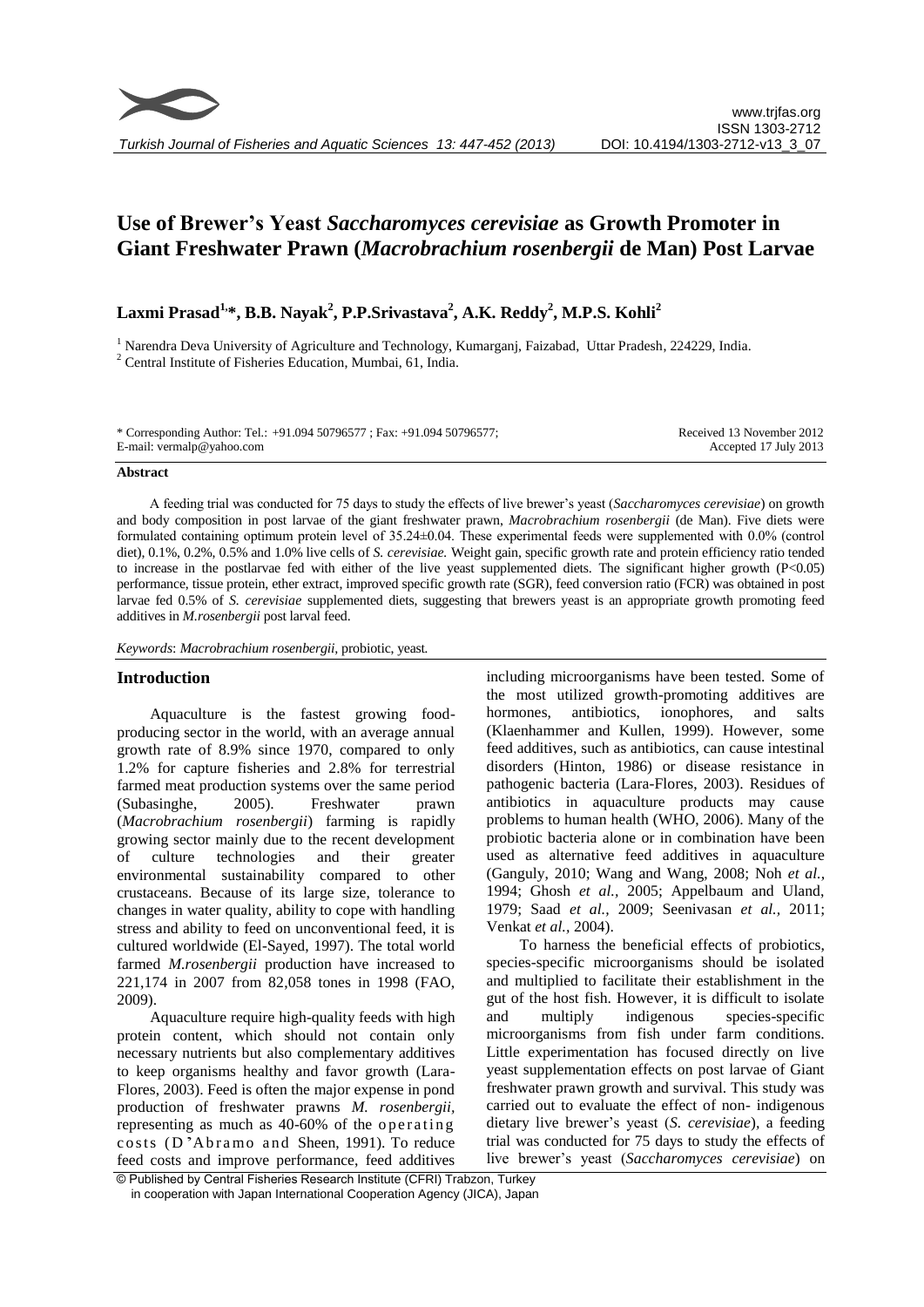growth and body composition in post larvae of the giant freshwater prawn, *Macrobrachium rosenbergii*  (de Man).

# **Materials and Methods**

#### **Culture of Post Larvae**

The experiment was conducted for 75 days using post larvae obtained from the Central Institute of Fisheries Education (CIFE) hatchery in Mumbai, India. Post larvae were acclimatized for seven days during which they were fed a control diet and supplied continual aeration from a compressed air pump. After acclimation, post larvae (92.66±.85 mg) were stocked in 100-L rectangular tanks at 20 post larvae per tank. The post larvae were fed diets containing 0 (control), 0.1%, 0.2%, 0.5% and 1.0% *S. cerevisiae* (the weight of the rice bran was reduced as the bacteria content was increased) with three replicates per treatment. Equal and sufficient pieces of asbestos sheet and plastic pipe cuttings were provided in every tank as hideouts to minimize cannibalism. Water was exchanged on alternate days. Water temperature, pH, dissolved oxygen, free carbondioxide, and carbonate hardness were recorded once a week following methods suggested by APHA (2005). Temperature ranged 26.50-30.3°C, dissolved oxygen 6.0-7.2 mg/L, and total alkalinity 76.5-122 mg/L. Ammonia (NH<sub>3</sub>) ranged  $0.06$ -0.14 mg/L and nitrate-N 0.01-0.06 mg/L. Nitrite-N and  $PO<sub>4</sub>$  were within optimum ranges: 0.001-0.005 mg/L and 0.06-0.09 mg/l, respectively.

|  |  | Table 1. Composition of ingredients (% dry weight) |
|--|--|----------------------------------------------------|
|  |  |                                                    |

| Fish meal              | 15             |
|------------------------|----------------|
| Prawn head meal        | 15             |
| Mustard oil cake       | 20             |
| Soybean meal           | 16             |
| Rice bran              | 18,5           |
| Wheat flour            | 10             |
| Ragee seed             | 02             |
| Fish oil               | 02             |
| *Vit-mineral mix       | 0 <sub>1</sub> |
| Carboxymethylcellulose | 0.5            |

\*Vitamins and minerals mixture added in the experimental diets

Calcium-2.5%, Phosphorous-2.5%, Potassium-0.4%, Salt-0.1%, Chloride-0.1%, Magnesium-0.15%, Iron-3.0 mg, Copper-0.1 mg, Manganese-0.25 mg, Zinc-1.4 mg,

Vitamins**-**Vitamin A-1,000 IU,Vitamin D-100 IU, Vitamin E-2 IU, Thiamine-0.81 mg, Riboflavin-1.0 mg, Niacin-10.0 mg, Pyridoxine-0.1 mg, Vitamin B12-0.5 mg

\*Company name- Pfizer,Mumbai-400102, India Ltd.

Ingredients: Wheat germ, Kaolin, Corn syrup, Pork liver meal, Di-calcium phosphate, Sucrose, Lactose, Safflower oil, Gelatin, Corn starch, Stearic Acid, Niamicinamide, Hydrolyzed vegetable protein, Iron oxide and peptone, Magnesium stearate, di alpha tocopheryl Acetate, Vitamin A, Acetate, Zinc Oxide, Riboflavin, Thiamine mononitrate, Pyridoxine hydrochloride, Cynocobalamin, Manganese sulphate, Copper Acetate monohydrate, Vitamin  $D_3$  supplement, Cobalt sulphate.

#### **Feed Preparation**

For each diet, powdered ingredients were thoroughly mixed with water to make dough that was steam-cooked 20 min in a pressure cooker (Table 1). The vitamin/mineral premix was added homogeneously after cooling the dough. *S. cerevisiae* cultures were harvested, washed, and added to the dough together with the vitamin/mineral mix. The live brewer's yeast culture was prepared as follows: Inoculums of *S. cerevisiae* was suspended in one liter flasks containing yeast culture broth, incubated 24 h, and centrifuged at 3000 rpm in a refrigerated centrifuge (Remi, Mumbai, India) to obtain a pellet. The pellet was washed twice with normal saline (0.85%) and weighed. Portions of pellets were added to the feeds to obtain the desired level of yeast. The dough was pressed in a hand pelletizer to obtain 1.5 mm (diameter) feeds that were dried overnight in a hot air oven at 40°C until it reached a constant weight and stored in air-tight containers at room temperature until use. Every 15 days, the viable colony forming units (CFU) per gram feed was determined. To determine the number of CFU of yeast in one gram of feed, 0.1 g of the feed pellet was suspended in 10 ml sterile normal saline (0.85%) and 0.1 ml of this serially diluted sample with added levels of antibiotic to suppress the growth of bacteria were plated in triplicate on yeast agar following the spread plate technique.

#### **Screening for Gut Microbes**

Before the start of the feeding trial, isolates from different post larvae organs were subjected to biochemical tests to find out the common microbes residing in the organs of *M. rosenbergii* post larvae. The identification of *S. cerevisiae* isolates was carried out according to conventional yeast identification methods based on the morphology, sporulation and fermentation characteristics, as well as the assimilation of a range of carbon sources (Kreger-van Rij, 1984).

### **Biochemical Analyses**

Proximate compositions of the prawn tissue (carcass) and feeds were analyzed in the Nutrition and Biochemistry Laboratory of the CIFE following standard methods (AOAC, 1995). Moisture was determined by drying weighed samples at 105°C to a constant weight and calculating the difference in weight. Nitrogen contents were analyzed by the Kjeltec system (2200 Kjeltec Auto Distillation, Foss Tecator, Sweden) and crude protein was calculated by multiplying the percent nitrogen by 6.25. Ether extract was designated as crude fat and determined using Soxtec System (1045 Soxtec Extraction Unit, Foss Tecator, Hoganas, Sweden). Diethyl ether (boiling point 40-60°C) was used as a solvent and the weight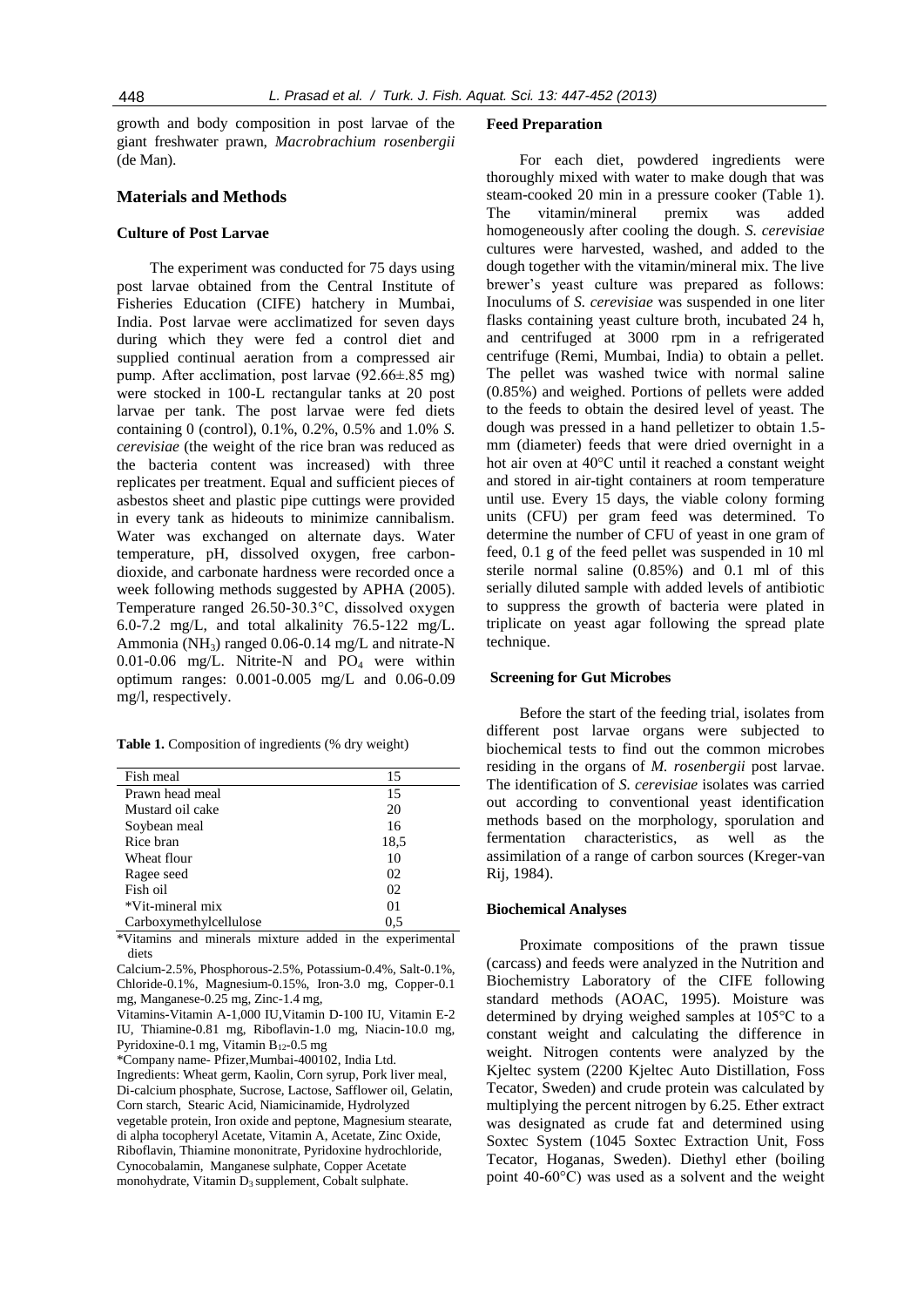of the extract was expressed as a percent of the tissue weight. Ash content was estimated by incinerating samples in a muffle furnace at 600°C for 6 hours. Total carbohydrate (%) was calculated by subtracting protein, fat, moisture, and ash from the total weight. Proximate carcass compositions were analyzed before initiation and after termination of the experiment.

### **Growth Study**

Post larvae from each tank were bulk weighed at the end of experimental duration of 75 days. Growth performance was assessed as percent wt gain = 100(final wt - initial wt)/initial wt, specific growth rate  $(SGR) = 100$ (ln final body wt - ln initial body wt)/75 days, feed conversion ratio (FCR) = wt feed given/wt gain, protein efficiency ratio (PER) = wt gain/protein intake, and apparent net protein utilization (ANPU) = 100(final carcass protein initial carcass protein)/protein fed.

#### **Statistical Analysis**

Data were statistically analyzed using SPSS version 16.0. One-way analysis of variance (ANOVA) and Duncan' s Multiple Range Test (Duncan, 1955) were applied to compare means between treatments.

# **Results and Discussion**

#### **Yeast Survival in Feed**

The survival of yeast in experimental feeds affects growth performance of the host. In the present study, the number of colony forming units in the feeds dropped as the storage period of the feed increased (Table 2). Gabriel Aguirre-Guzman (2002) also observed reduced counts of agglomerated *S. cerevisiae* in pelleted shrimp feeds, though the level of reduction may vary according to the procedure applied and temperature and moisture level used for drying.

### **Gut Microbes**

*Pseudomonas* spp. *Citrobacter* spp. *Aeromonas* spp., *Enterobacter* spp., and *Proteus* spp., of bacteria were commonly occurring in gills of post larvae. *Citrobacter* spp. *Aeromonas* spp., *Enterobacter* spp., *Plesiomonas* spp., and *Streptococcus* spp., were commonly occurring bacteria observed in hepatopancreas. *Pseudomonas* spp., *Citrobacter* spp.,

*Pantoea* spp., *Streptoccus* spp., *Sphingomonas* spp., *Micrococcus* spp., were most common bacterial genera observed in haemolymph of post larvae of *M.rosenbergii.* Commonly observed bacterial genera in gut of post larvae were *Bacillus* spp., *Enterobacter*  spp., *Pseudomonas* spp., *Streptococcus* spp., *Klebsiella* species. The occurrence of bacteria may vary according to the water quality characteristics used in rearing of post larva and bacterial load present in feed supplied to the early larval stages. Bacterial composition in pond water, hatchery and larvae, rearing water has been studied by Lalitha and Surendran (2004); and Uddin and Al-Harbi (2005), also reported some similar genera as observed in this study. Colony characteristics and biochemical tests showed that *S. cerevisiae* was not present among the indigenous micr-oflora in the post larvae.

#### **Biochemical Composition of Feeds and Carcasses**

Biochemical compositions and brewer's yeast content contents of the diets are presented in Table 3. Protein content of the diets were varying between 35.23±0.04 to 35.24±0.10 percent. Lipid content of diets were varying between 5.63±0.05 to 5.66±0.02.The diets prepared were statistically similar in their protein and lipid and carbohydrates values.

After the feeding trail the proximate composition of the post larvae shows that the carcass protein and lipid content in post larvae fed the supplemented feeds are containing significantly higher protein and lipid amount( $P<0.05$ ) compared to the post larvae fed control diets. Highest crude protein and crude lipid content were found in post larvae fed with 0.5% yeast supplemented feed. Moisture was lowest in the post larvae fed with 0.5% yeast supplemented diets. There was no specific trend observed for carbohydrate contents among the different treatments. Ash content were almost similar and were not differing significantly (P<0.05) among post larvae fed the different test and control feeds. Similarly, significantly improved basic carcass biochemical constituents was previously observed in *M.rosenbergii* post larvae fed with live *L. sporogenes* (Prasad *et al.,* 2012); bio-encapsulated *L. sporogenes* (Seenivasan *et al.,* 2011) and yeast *S. cerevisiae* (Lara-Flores *et al.,* 2010).

# **Growth Performance**

Probiotics have beneficial effects in shrimp aquaculture and commercially available microbes provided through feeds are used to improve growth

**Table 2.** *Saccharomyces cerevisiae* counts in different feeds after 15 days interval

| Day                                                 |         |                  |                |                |                |
|-----------------------------------------------------|---------|------------------|----------------|----------------|----------------|
| $\overline{0(x10^5 \text{ CFU}/100g\pm S\text{D})}$ | $0.0\,$ | $0.1\%$ Y        | $0.2\%$ Y      | $0.5\%$ Y      | . 0% Y         |
| 15 (% Survival)                                     | $0.0\,$ | $66.66\pm5.61$   | $65.60\pm4.16$ | $65.83\pm3.65$ | $66.67\pm2.54$ |
| 30 (% Survival)                                     | $0.0\,$ | $35.20 \pm 2.72$ | $35.84\pm5.68$ | $35.32\pm4.15$ | $34.44\pm3.02$ |

Y:Yeast ( *Sacchacromyces cerevisiae*)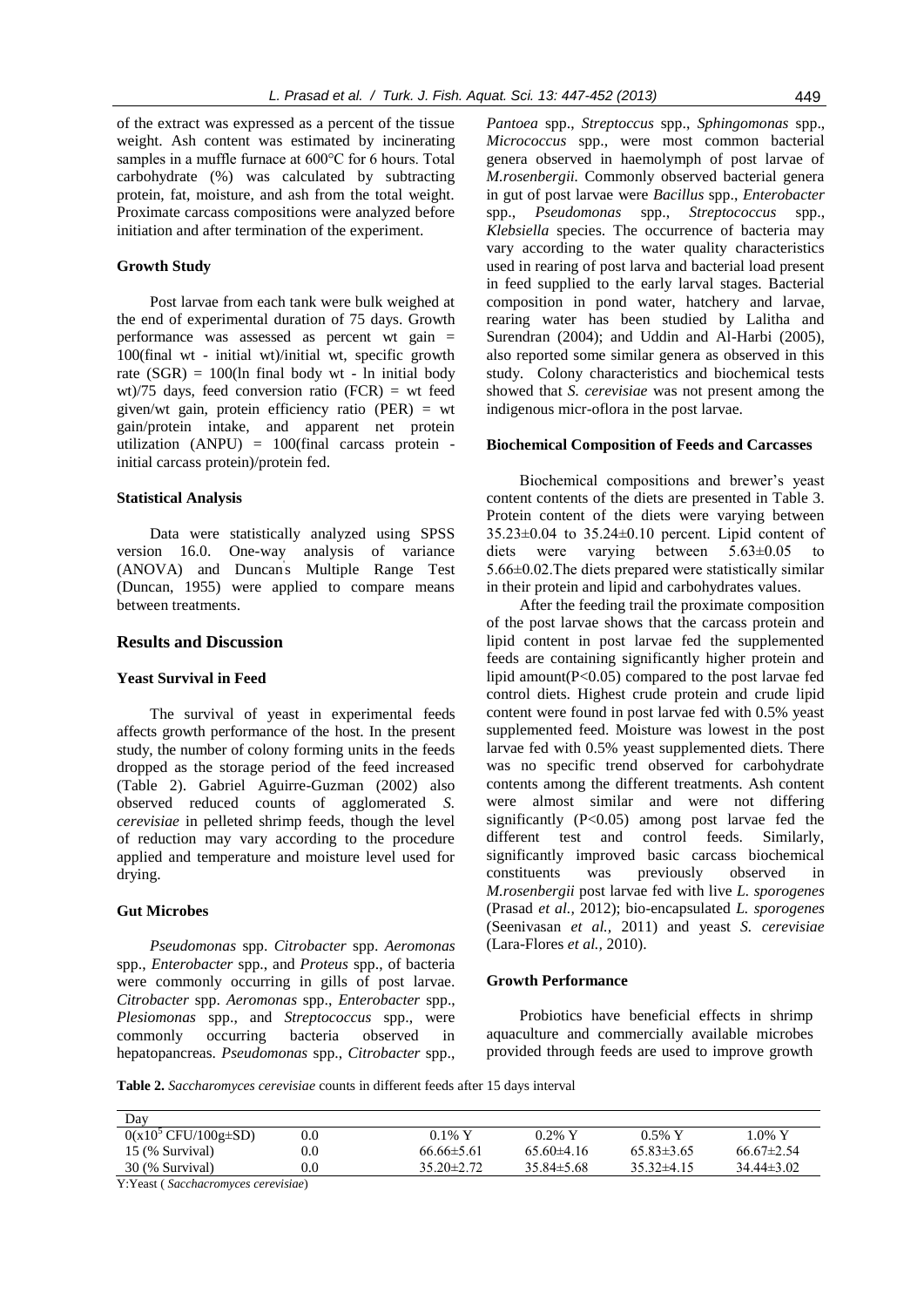(Gomezgil, 1995). Various species of yeast and different yeast containing products have been fed to fish and crustaceans for assortment of reasons. Dietary yeast has been reported to improve the growth of fish species also (Noh *et al.,* 1994; Oliva-Teles and Goncalves, 2001; Lara-Flores *et al.,* 2003; Li and Gatlin; 2003, 2004).In addition to probable immunostimulant properties ( Siwicki *et al.,* 1994; Nakano *et al.,* 1995). In the present study, all the four yeast supplemented diets showed better result than with control diet (Table 4). The highest weight gain percentage, SGR, PER, and ANPU and lowest FCR (P<0.05) were obtained with the 0.5% diet followed by the post larvae fed with 0.2%,1.0% and 0.1% yeast supplemented diet. Similarly, improved growth with *L. acidophilus* and yeast *S. cerevisiae* have been reported in Koi Carp (Dhanraja *et al.,* 2010). Suralikar and Sahu (2001) also reported improved growth in post larvae of *M. rosenbergii* when fed with *L. cremoris* supplemented diets (in *M. amazonicum* juveniles fed with *S.cerevisiae* and yeast derivatives inclusion diet (Hisano *et al.,* 2008). Lara- Flores *et al.* (2003) also observed similar results of best growth performance in all the yeast supplemented diets in Nile Tilapia (*Oreochromis niloticus*). In Indian major carp species *Mrigala (Cirrhinus mrigala)* fingerlings similar results of improved the weight gain, FCR, SGR, and PER were observed when *L. coagulans*  and *S. cerevisiae* were added to feed (Swain *et al.,* 1996). Barnes *et al.* (2006) also observed improved growth performance in rainbow trout fed with yeast supplemented diets.

All the diets containing brewer's yeast showed

better growth and feed utilization capacity. Significantly higher (P<0.05) effect were achieved at 0.5%, this can be analyzed by comparing other parameters such as SGR, FCR, PER, and ANPU, are presented in Table 5. The PER and ANPU indicate that supplementing feeds with yeast significantly improves the protein utilization capacity of *M. rosenbergii* post larvae. This contributes to optimizing protein use for growth, significant since protein is the most expensive feed nutrient. Better efficiency of protein uptake may be due to better digestion and assimilation of nutrients in the gut by the supplemented micro-flora, possibly by virtue of essential and non essential amino acids contained in yeast (Appelbaum, 1979; Shcherbina *et al.,* 1987; Cheng *et al.,* 2004). Yeast may also be improving fish nutrition indirectly by producing polyamines (Vazquez- Juarez *et al.,* 1993; Tover *et al.,* 2002 ; Tovar- Ramirez *et al.,* 2004).

In conclusion, feeding non-indigenous *S. cerevisiae* through prepared feed improves growth performance, feed utilization capacity and nutritional profile of *M. rosenbergii* post larvae. Therefore,0.5% live *S. cerevisiae* can be incorporated in feed formulations for better growth performance of *M.rosenbergii* post larvae.

#### **Acknowledgements**

The authors thank the Director of the Central Institute of Fisheries Education, Versova, Mumbai-61, for providing facilities, and the Indian Council of Agricultural Research for financial assistance to carry out this work. First author is also thankful to Hon'

**Table 3** . Proximate composition (Mean ± SD) of diet (% dry matter basis) *Sacchacromyces cerevisiae* supplemented diets and Control diets

| Proximate composition   | $0.0\%$ Y        | $0.1\%$ Y         | $0.2\%$ Y         | $0.5\%$ Y        | $1.0\%$ Y        |
|-------------------------|------------------|-------------------|-------------------|------------------|------------------|
| Crude protein           | $35.24\pm0.06$   | $35.23 \pm 0.04$  | 35 24 $\pm$ 0 1   | $35.25 \pm 0.09$ | $35.23 \pm 0.1$  |
| Crude lipid             | $5.63 \pm 0.30$  | $5.63 \pm 0.11$   | $5.65 \pm 0.06$   | $5.66 \pm 0.02$  | $563 \pm 0.05$   |
| Carbohydrate            | 44.62 $\pm$ 0.28 | 44 64 $\pm$ 0 20  | 44 61 $\pm$ 0 01  | 44 61 $\pm$ 0 01 | $44.58 \pm 0.01$ |
| Ash                     | 14.49±0.03       | $14.50\pm0.03$    | $14.51 \pm 0.01$  | $14.51 \pm 0.02$ | $14.52 \pm 0.02$ |
| Energy ( $kcal/100 g$ ) | $392.94 \pm 1.5$ | 392.88 $\pm$ 0.50 | 392 87 $\pm$ 0 75 | $393.03\pm0.90$  | $392.87\pm0.50$  |

Y: Yeast ( *Sacchacromyces cerevisiae*)

**Table 4**. Proximate composition of *M. rosenbergii* Post Larvae (*%* dry matter basis) tissues fed with *Sacchacromyces cerevisiae* supplemented diets and control diets

|                  | $0.0\%$ Y                     | $0.1\%$ Y                      | $0.2\%$ Y                      | $0.5\%$ Y                     | $1.0\%$ Y                     |
|------------------|-------------------------------|--------------------------------|--------------------------------|-------------------------------|-------------------------------|
| Moisture         | $71.67\pm0.54^b$              | $71.34 \pm 0.45$ <sup>ab</sup> | $71.24 \pm 0.80$ <sup>ab</sup> | 69 68 $\pm$ 1 45 <sup>a</sup> | $70.53 \pm 0.50^{ab}$         |
| CP.              | $58.82 \pm 0.24$ <sup>a</sup> | 59.40 $\pm$ 0.081 <sup>b</sup> | 59.74 $\pm$ 0.98 <sup>c</sup>  | $60.50\pm0.21$ <sup>d</sup>   | 59.72 $\pm$ 0.13 <sup>c</sup> |
| EЕ               | $3.56 \pm 0.06^a$             | $3.93\pm0.14^{b}$              | $4.09 \pm 0.10^{\circ}$        | 4.64 $\pm$ 0.04 <sup>d</sup>  | 4.11 $\pm$ 0.03 <sup>c</sup>  |
| Ash              | $15.67 \pm 0.57$ <sup>a</sup> | $15.23 \pm 1.03^{\text{a}}$    | $15.52 \pm 0.52^{\mathrm{a}}$  | $15.08 \pm 0.43^{\circ}$      | $15.09 \pm 0.08$ <sup>a</sup> |
| TC.              | $21.94 \pm 0.39$ <sup>d</sup> | $21.43\pm0.89$ <sup>bc</sup>   | $20.63 \pm 0.39$ <sup>ab</sup> | $19.77 \pm 0.46$ <sup>a</sup> | 2.1 07 $\pm$ 0 04 °           |
| OМ               | $84.32\pm0.52^{ab}$           | $84.76 \pm 1.03^{\circ}$       | $84.48\pm0.52^{\circ}$         | $84.91 \pm 0.43$ <sup>a</sup> | $8490\pm0.08^{\circ}$         |
| Energy Kcal/100g | $14.91 \pm 0.10^a$            | $15.06 \pm 20^{ab}$            | $15.05 \pm 0.11$ <sup>ab</sup> | $15.23\pm0.06^{b}$            | $15.12\pm0.015^{ab}$          |

(\*Values with identical superscript letters in the same row are not significantly different (P<0.05)

OM - Organic matter = 100-Ash, CP- Crude prtotein =(N%x6.25), EE- Ether extract, TC=Total Carbohydrate. Y:Yeast ( *Sacchacromyces cerevisiae*)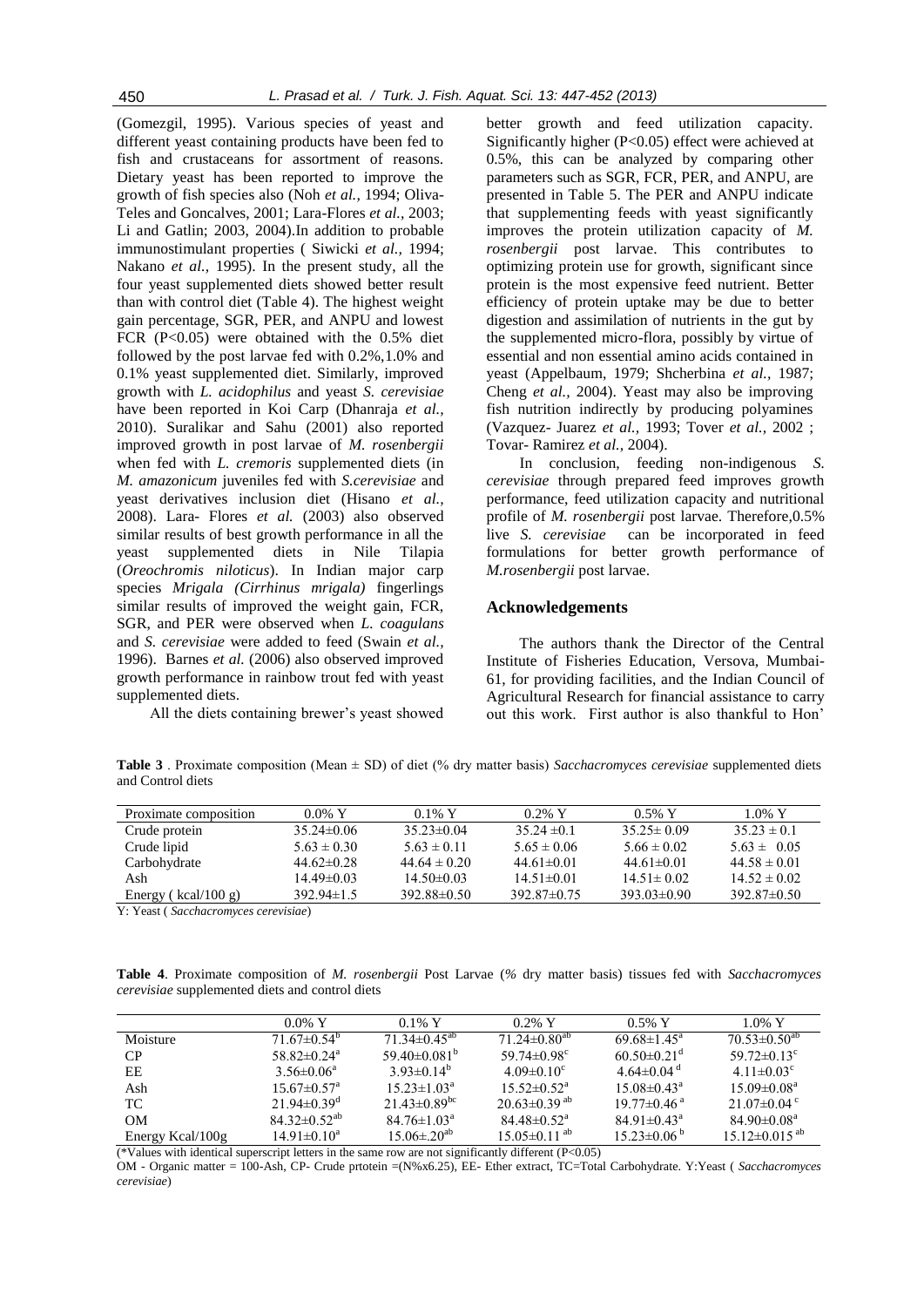| Performance             | $0.0\%$ Y                      | $0.1\%Y$                         | $0.2\%$ Y                        | $0.5\%$ Y                      | $1.0\%$ Y                       |
|-------------------------|--------------------------------|----------------------------------|----------------------------------|--------------------------------|---------------------------------|
| Initial weight (mg)     | $92.33 \pm 3.56^a$             | $92.66\pm3.01$ <sup>a</sup>      | $94.00 \pm 2.17$ <sup>a</sup>    | $91.66 \pm 2.75$ <sup>a</sup>  | $92.66\pm2.51$ <sup>a</sup>     |
| Final weight (mg)       | $421.48 \pm 2.74$ <sup>a</sup> | 461.11 + 2.93 <sup>b</sup>       | $486.48\pm2.31$ <sup>d</sup>     | $477.96 \pm 5.56$ <sup>c</sup> | $455.37 \pm 2.56^{\circ}$       |
| Live weight gain $(\%)$ | $356.64\pm9.36^{\circ}$        | 397.89 $\pm$ 13.74 <sup>bc</sup> | 417.71 $\pm$ 11.73 <sup>bc</sup> | 421.84 $\pm$ 9.65 <sup>d</sup> | 391.61 $\pm$ 11.78 <sup>b</sup> |
| SGR (% per day)         | $2.02 \pm 0.02^a$              | 2.14 $\pm$ 0.03 <sup>bc</sup>    | $2.19 \pm 0.03$ <sup>c</sup>     | $2.19 \pm 0.30$ c              | $2.12\pm0.03$ bc                |
| <b>FCR</b>              | $1.95 \pm 0.05$ °              | $1.72 \pm 0.02^b$                | $1.67 \pm 0.04$ <sup>ab</sup>    | $1.61 \pm 0.03^{\text{a}}$     | $1.73 \pm 0.02^b$               |
| <b>PER</b>              | $1.45 \pm 0.03^a$              | $1.64 \pm 0.02$ <sup>bc</sup>    | $1.72 \pm 0.04$ bc               | $1.76 \pm 0.10$ <sup>cd</sup>  | $1.63 \pm 0.04^{\mathrm{b}}$    |
| <b>ANPU</b>             | $22.36 \pm 2.04^a$             | $25.00\pm6.89^{ab}$              | $32.06 \pm 1.01$ <sup>c</sup>    | $32.42 \pm 5.25$ °             | $32.22 \pm 0.48$ °              |
| Survival (%)            | 90                             | 90                               | 90                               | 90                             | 90                              |

Table 5. Growth performance of *M. rosenbergii* fed experimental diets for 75 days (mean±sd) supplemented with *Saccharomyces cerevisiae* supplemented diets

\*Value with identical superscript letters in the same row are significantly different (P<0.05)

ble Vice-Chancellor, NDUAT, Dr. R S. Kureel for his encouragement and guidance during the preparation of this manuscript.

# **References**

- AOAC, 1995. Official Methods for Analysis of the AOAC, 16<sup>th</sup> ed. AOAC Int. Arlington VA.
- APHA, 2005. Standard Methods for Examination of Water and Wastewater, 19<sup>th</sup> Edition, American Public Health Association, New York.
- Appelbaum, S. and Uland, B. 1979. Intensive rearing of grass carp larvae *Ctenopharyngodon idella* (Valenciennes 1844) under controlled conditions. Aquaculture, 17: 175–179.
- Barnes, M.E., Durben, D.J., Reeves, S.G. and Sanders, R. 2006. Dietary yeast culture supplementation improves initial rearing of McConaughy strain rainbow trout. Aquaculture Nutrition*,*12:388-394. doi:10.1111/J.1365 - 2095.2006.00439.x
- Cheng, Z.J., Hardy, R.W. and Huige, J.J. 2004. Apparent digestibility coefficients of nutrients in brewer's and rendered animal by-products for rainbow trout *Oncorhynchus mykiss* (Walbaum). Aquac. Res., 35:  $1-9.$
- D'Abramo L.R. and Sheen, S.S. 1991. Nutritional requirements, feed formulations and feeding practices of the freshwater prawn *Macrobrachium rosenbergii.* Rev. Fish. Sci., 2: 1-21.
- Dhanaraja, M., Haniffaa, M.A., Arun Singha, S.V., Jesu Arockiarajb, A., Muthu Ramakrishanana, C., Seetharamana, S. and Arthimanjua, R. 2010. Effect of probiotics on growth performance of koi carp (*Cyprinus carpio*). J. Appl. Aquaculture, 22: 202–209. doi: 10.1080/10454438.2010.497739
- Duncan D.B. 1955. Multiple range and multiple F- tests. Biometrics*,* 11: 1-42.
- El Sayed, A.F.M. 1997. Growth rates and feed efficiency of freshwater prawn, *Macrobrachium rosenbergii* fed varying protein and energy levels. Bull. Natl. Inst. Oceanogr. Fish., A.R.E. 23: 439–448.
- FAO 2009. Fishstat Plus (v. 2.32) issued 02.03.2009. FAO, Rome.
- Gabriel, A.G., Marie, D.R.L. and Elizabeth, C.S. 2002. Survival of agglomerated *Saccharomyces cerevisiae* in pelleted shrimp feeds. Aquaculture, 208: 125- 135.doi:10.10016/S00448486(01)00711-6
- Ganguly, S., Paul, I. and Mukhopadhayay, S.K. 2010. Application and effectiveness of immunostimulants, probiotics, and prebiotics in aquaculture: a review. Isr.

J. Aquacult. - Bamidgeh, 62(3): 130-138.

- Ghosh, K., Sen., S.K. and Ray, A.K. 2005. Feed utilization efficiency and growth performance in rohu, *Labeo rohita* (Hamilton 1922), fingerlings fed yeast extract powder supplemented diets. Acta Ichthyol. et. Piscat., 35: 111-117.
- Gomezgil, R. 1995. The use of bacteria as probionts in shrimp larviculture.. In: *Larvi-95.* Fish and Shellfish Larviculture*.* Belgium. 479-480 pp.
- Hinton M., Kaukas A. and Linton, A.H. 1986. The ecology of drug resistance in enteric bacteria. Soc. Appl. Bacteriol. Symp. Ser., 77-92.
- Hisano, H., Falcon, R.D., Maria Barrose, M. and Pezzato, E.L. 2008. Influence of yeast and yeast derivatives on growth performance and survival of Juvenile Prawn *Macrobrachium amazonicum*. Ciência Animal Brasileira, 9: 657-662
- Kennedy, B., Venugopal, M.N., Karunasagar, I. and Karunasagar, I. 2006. Bacterial flora associated with the giant freshwater prawn *Macrobrachium rosenbergii*, in the hatchery system. Aquaculture, 261: 1156-1167. doi:10.1016/j.aquaculture. 2006. 09. 015
- Klaenhammer, T.D. and Kullen, M.J. 1999. Selection and design of probiotics. Int. J. Food Microbiol., 50:45- 57.doi:10.1016/S0168-1605(99)00076-8
- Kreger-van Rij, N.J.W. 1984. *The Yeast – A Taxonomic Study*, edn. Amsterdam: Elsevier Science.
- Lalitha, K.V. and Surendran P.K. 2004 Bacterial microflora associated with farmed freshwater prawn *Macrobrachium rosenbergii* (de Man) and the aquaculture environment. Aquaculture Research, 35: 629-635.doi: 10.1111/j. 1365-2109. 2004. 01039. x
- Lara-Flores, M., Olvera-Novoa, M.A., Guzman-Mendez, B.E and Madrid, M.L. 2003. Use of *Streptococcus faecium* and *Lactobacillus acidophilus,* and the yeast *Saccharomyces cerevisiae* as growth promoters in Nile tilapia (*Oreochromis niloticus*) Aquaculture, 216:193-201.doi:10.1016/S00448484(02)00277-6
- Lara-Flores, M., Olivera-Castillo, L. and M.A. Olvera-Novoa, 2010. Effect of the inclusion of a bacterial mix (*Streptococcus faecium* and *Lactobacillus acidophilus*)*,* and the yeast (*Saccharomyces cerevisiae*) on growth, feed utilization and intestinal enzymatic activity of Nile tilapia (*Oreochromis niloticus*)*.* International Journal of Fisheries and Aquaculture, 2: 93-101.
- Li, P. and Gatlin, D.M. III. 2003. Evaluation of brewers yeast (*Saccharamyces cerevisiae*) as a feed supplement for hybrid striped bass (*Morone chrysops, M. saxatilis*). Aquaculture, 219: 681–692. doi:10.1016/S0044-8486(02)00653-1
- Li, P. and Gatlin, D.M. III. 2004. Dietary brewer's yeast